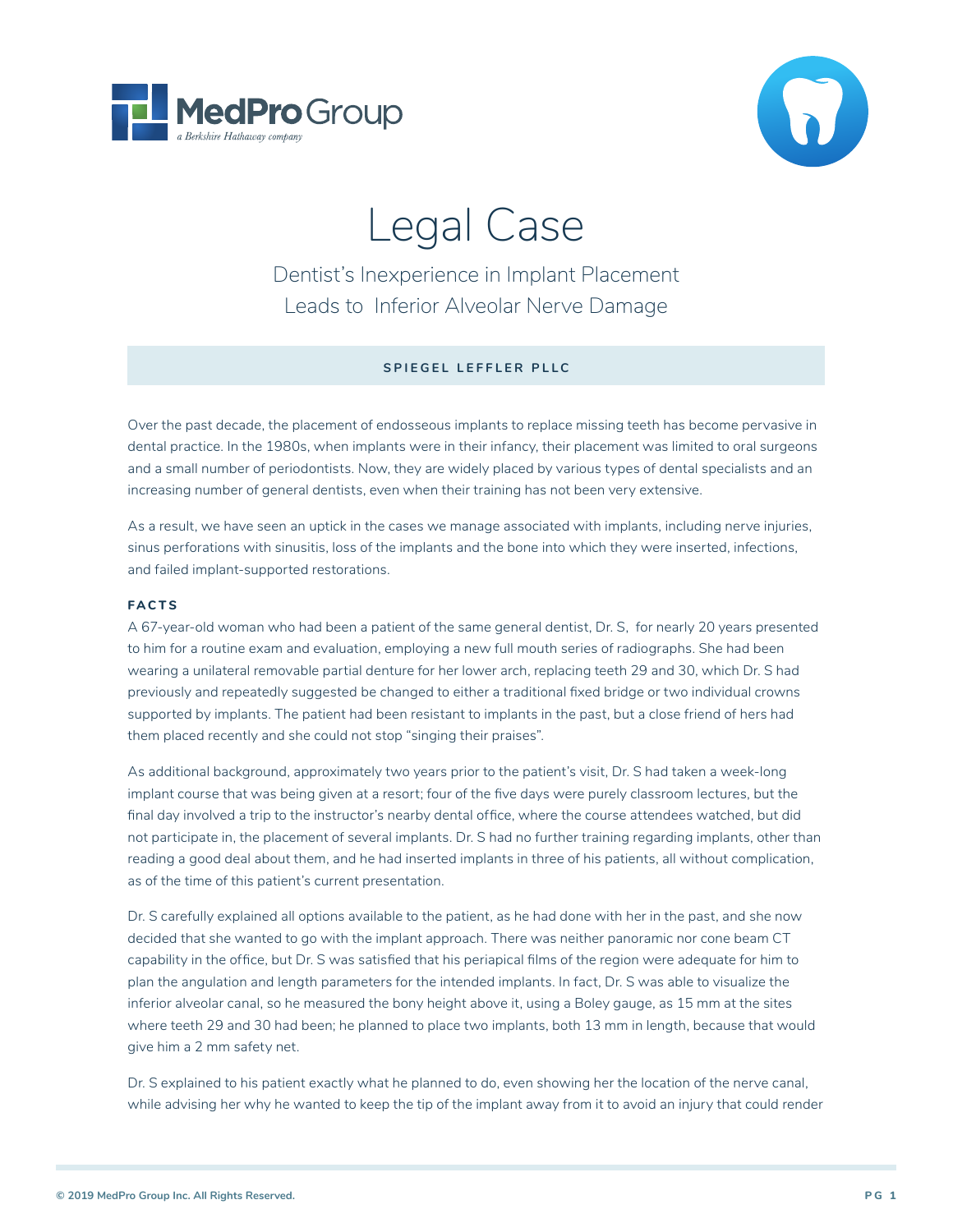## MedProGroup



her numb. The office did not make use of written consent forms, but Dr. S wrote a chart entry that day that he had given her the "risks, benefits and alternatives", but nothing more. The patient wanted to go forward.

On the date of surgery, local anesthesia was uneventfully given, using buccal and lingual infiltrations only. Dr. S made a crestal incision and plied the attached gingival tissue away minimally, only enough to fully visualize the bony placement sites. Dr. S found the crest to be slightly sloped, with the lingual aspect of the crest height about 1-2 mm higher than the buccal, so he used a 557 bur to flatten it out, down to the level of the buccal height, allowing for a plateau from which the implant super-structures would emerge.

In the chart, Dr. S recorded this flattening, as well as his use of sequential drills to create the osteotomies into which he screwed the 2 implants. At the depth of the osteotomy at site 30, Dr. S felt a decrease in resistance to his drilling, which was accompanied by "a few drops of blood", but he did not think much of that, and it was not recorded. No radiographs were taken. The area was sutured, the patient was given post-operative instructions, and she was discharged with an appointment in a week and given Dr. S's cell phone number for emergencies.

The following morning, the patient called Dr. S's cell phone before office hours and informed him that the right side of her lower lip and chin remained profoundly numb, well after the local anesthetic effects had dissipated. Dr. S told his patient that she should not be concerned because localized swelling near the nerve was the likely cause, so it should go away in a few days. But, he prescribed a Medrol Dosepak to help reduce any swelling and told her to keep her scheduled appointment.

She returned as scheduled, quite upset and complaining of the same numbness, and with no noticeable swelling. Dr. S assured the patient not to be concerned because this was "very normal" after lower implant placement. He suggested an x-ray to see what was going on, but the patient preferred not to have one taken, and Dr. S said he was willing to defer it until he saw her next in about 4 months.

The day before the 4-month visit, she told the receptionist, who called to confirm, that she was still numb. The receptionist passed this along to Dr. S, who advised the patient to immediately see an oral surgeon for an evaluation. She saw an oral surgeon, Dr. C, that day, who took a Panorex and found the implants to be clinically osseointergrated; the radiograph showed the distal implant to have apparently perforated the roof of the nerve canal and the anterior implant to be in direct contact with, but not through, that roof.

Dr. C stated that the best chance for nerve function return was to remove the implants, which would involve cutting out a block of bone, and possibly then do some type of nerve repair procedure. The patient declined, never had any treatment associated with the implants nor had the implants restored, but instead continued to wear her partial denture, and never communicated with Dr. S again.

#### **ISSUES RAISED**

When we were assigned the defense of this case, we met with Dr. S to review his chart and discuss all of the pertinent events; we then obtained Dr. C's records and Panorex. After review, there were several issues to consider:

1. Informed consent: Dr. S's training regarding implants was minimal, and his experience was limited. Neither of these were documented as being passed on to the patient during the informed consent process, and there was no memorialization from the patient's perspective as to her having been informed and gaining an understanding.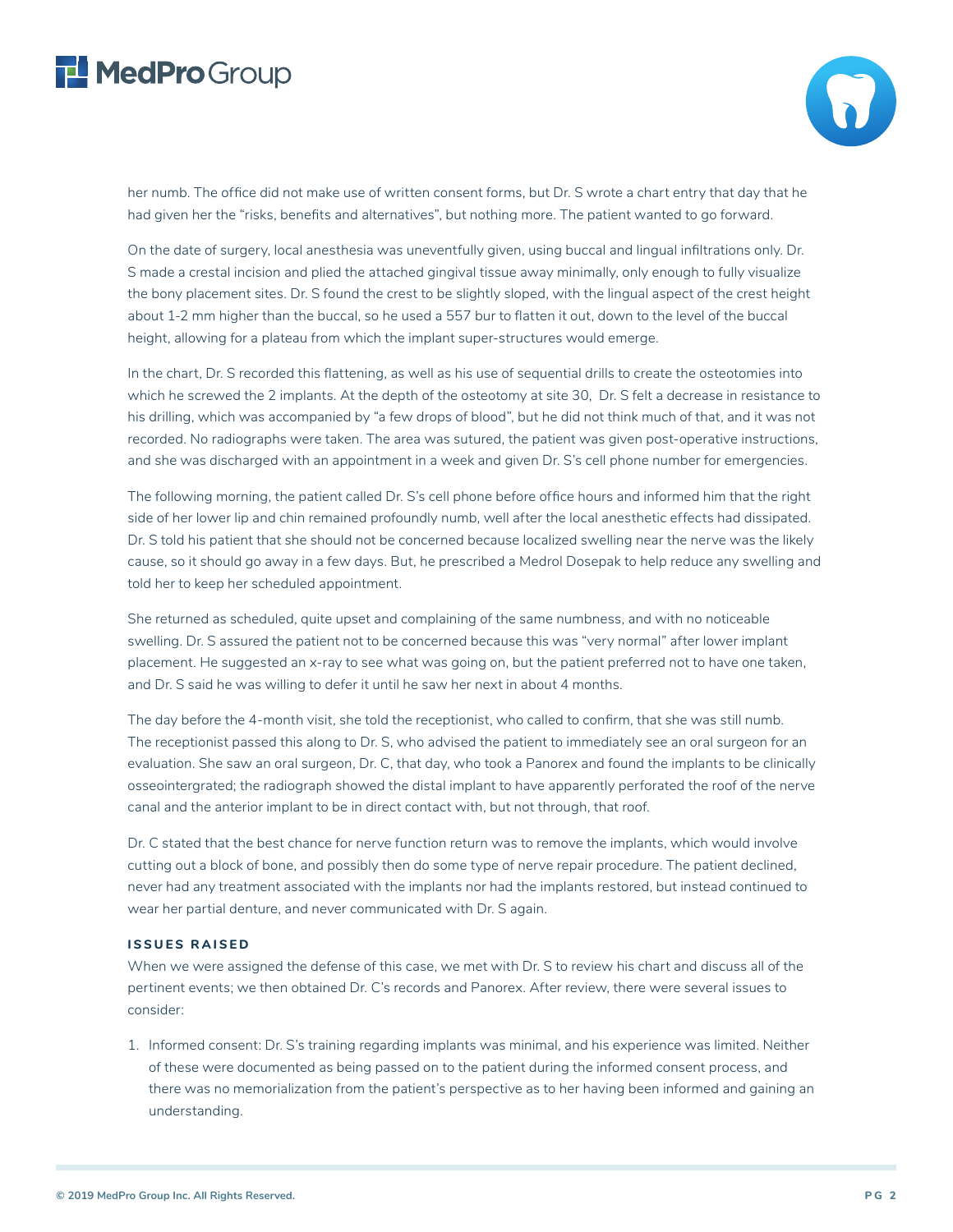## MedProGroup

- 2. Testing: The pre-assessment/pre-treatment radiographs could be seen as questionably adequate because periapical films may be subject to measurement errors due to angulation and lack of 3-dimensionality. Additionally, when Dr. S opened the site surgically and reduced the lingual height of bone, he did not realize that what he had seen on the films as the crestal height was the highest point (lingual), and he had reduced that height by the amount of his safety net, without taking any further radiographs for re-measurement after the height reduction.
- 3. Complications: In this case, Dr. S didn't seem to recognize the significance of the decrease in resistance and the "few drops of blood" he encountered surgically, especially retrospectively when the patient later complained of numbness, at a time when backing out the implants was doable.
- 4. Follow-up Treatment: Dr. S did not require the patient to have radiographs taken at the post-op visit; and, he did not schedule another follow up appointment for a patient complaining of numbness, which nearly closed the window of opportunity for nerve repair and when osseointegration had precluded atraumatic implant removal.

### **RESOLUTION**

While many lawsuits have little merit or are otherwise readily defensible, there are times when the most appropriate course of action is to try to resolve a case through settlement early in the litigation process. There are times that dentists' treatments do fall short of the standard of care, and that leads to patient injury. It is a significant part of our roles to recognize and explain that to our client.

In this case, a dental malpractice lawsuit was brought against Dr. S alleging negligence and failure to obtain informed consent. Based upon the issues presented above, and the review performed by experts, Dr. S agreed to consent to the settlement of this claim.

### **PRACTICE TIPS**

It is often, and correctly, stated that we learn from our failures more than our successes, however, no one wants our failure to result in injury to a patient. Ultimately, determination of and conformity with the standard of care lies with the treating dentist, taking into account the specific facts and circumstances at hand.

First, as a good rule of thumb, it is unwise to perform treatments for which the dentist lacks sufficient experience, training and expertise. This is a Catch-22 because, in order to gain experience, you need practice. So, it is most ideal to gain sufficient practice in the context of continuing education under the stewardship of course teachers. It is clearly arguable that part of the informed consent process dictates that the patient be aware of the practitioner's personal experience, so that they may choose whether or not to move forward with treatment provided by that practitioner.

Further, when tests are ordered, a dentist should consider the adequacy of certain tests, limitations of the testing method and the degree of error provided by such test. For example, in this case, periapical films may have been subject to measurement errors due to angulation and lack of 3-dimensionality. While it is a clinical question as to whether periapical or panoramic or 3-dimensional radiographs are adequate and/or required for diagnosis and treatment planning, dentists should have in their possession all necessary diagnostic tools with which to make treatment decisions in a given case. If patients refuse, advising the patient of the significance of their refusal is necessary, along with a chart entry documenting the refusal.